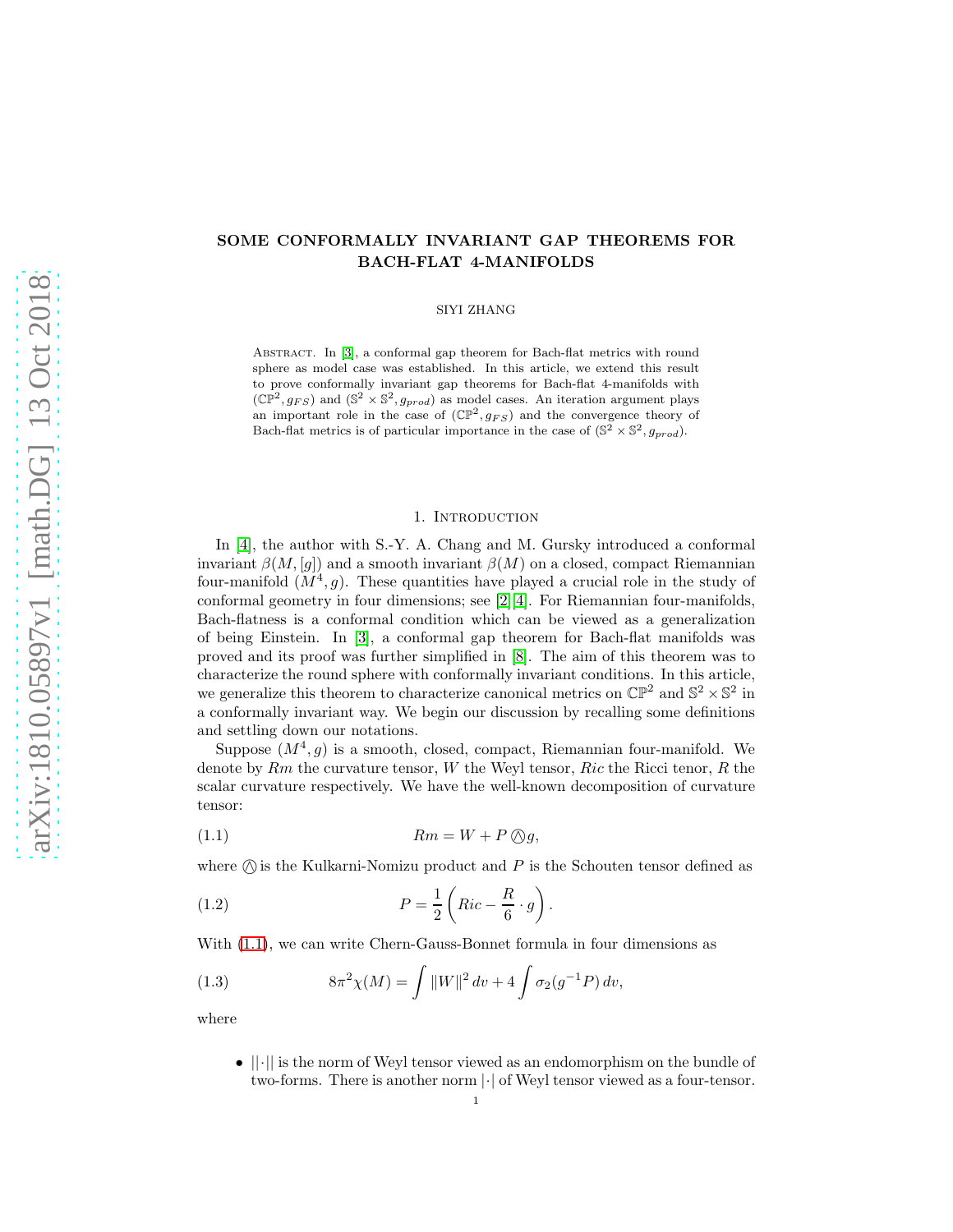#### $2\,$  SIYI ZHANG

The relation between them is given by

$$
||W||^2 = \frac{1}{4}|W|^2.
$$

•  $g^{-1}P$  is the (1, 1)-tensor from "raising" the subscript of P by contraction with the metric g and  $\sigma_2(g^{-1}P)$  is the second elementary symmetric polynomials applied to the eigenvalues of  $g^{-1}P$  viewed as a matrix. For the sake of simplicity, we will write  $\sigma_2(P)$  in place of  $\sigma_2(g^{-1}P)$ .

Given a Riemannian manifold  $(M^n, g)$  of dimension  $n \geq 3$ , let [g] denote the equivalence class of metrics pointwise conformal to g, and  $Y(M^n, [g])$  denote the Yamabe invariant:

$$
Y(M^n, [g]) = \inf_{\tilde{g} \in [g]} Vol(\tilde{g})^{-\frac{n-2}{n}} \int R_{\tilde{g}} dv_{\tilde{g}}.
$$

Recall the following definitions from [\[4\]](#page-10-1):

(1.4) 
$$
\mathcal{Y}_1^+(M^4) = \{g : Y(M^4, [g]) > 0\},
$$

(1.5) 
$$
\mathcal{Y}_2^+(M^4) = \{ g \in \mathcal{Y}_1^+(M) : \int \sigma_2(P_g) dv_g > 0 \}.
$$

For  $g \in \mathcal{Y}_2^+(M)$ , define

(1.6) 
$$
\beta(M^4, [g]) = \frac{\int ||W_g||^2 dV_g}{\int \sigma_2(P_g) dv_g} \ge 0,
$$

(1.7) 
$$
\beta(M^4) = \inf_{[g]} \beta(M^4, [g]).
$$

If  $\mathcal{Y}_2^+(M^4) = \emptyset$ , we set  $\beta(M^4) = -\infty$ .

The conformal invariant  $\beta(M, [g])$  can be computed for many Einstein metrics. For example,

$$
\beta(\mathbb{S}^4, [g_c]) = 0, \ \beta(\mathbb{CP}^2, [g_{FS}]) = 4, \ \beta(\mathbb{S}^2 \times \mathbb{S}^2, [g_{prod}]) = 8.
$$

In [\[3\]](#page-10-0), the following conformal gap theorem was proved. See also [\[8\]](#page-10-3).

<span id="page-1-0"></span>**Theorem 1.1.** Suppose  $(M^4, g)$  is a closed, compact Bach-flat four-manifold. There is an  $\epsilon_0 > 0$  such that if  $g \in \mathcal{Y}_2^+(M^4)$  with

,

(1.8) 
$$
\int \sigma_2(P) dv \ge (1 - \epsilon_0) 4\pi^2
$$

then  $(M^4, g)$  is conformally equivalent to  $(\mathbb{S}^4, g_c)$ , where  $g_c$  is the round metric.

Theorem [1.1](#page-1-0) has the following corollary.

**Corollary 1.2.** Suppose  $(M^4, g)$  is a closed, compact Bach-flat manifold and  $b_2(M^4)$  = 0. There is an  $\tilde{\epsilon}_0 > 0$  such that if  $g \in \mathcal{Y}_2^+(M^4)$  with

(1.9) 
$$
0 \leq \beta(M^4, [g]) < \widetilde{\epsilon}_0,
$$

then  $(M^4, g)$  is conformally equivalent to  $(\mathbb{S}^4, g_c)$ , where  $g_c$  is the round metric.

This corollary shows that if we have some topological restriction  $(b_2(M) = 0)$  on the manifold, then the only Bach-flat metric which is sufficiently close to the round metric in terms of the size of  $\beta(M^4, [g])$  is the round metric itself. The following two theorems generalize this result to the cases of Fubini-Study metric on  $\mathbb{CP}^2$  and standard product metric on  $\mathbb{S}^2 \times \mathbb{S}^2$ .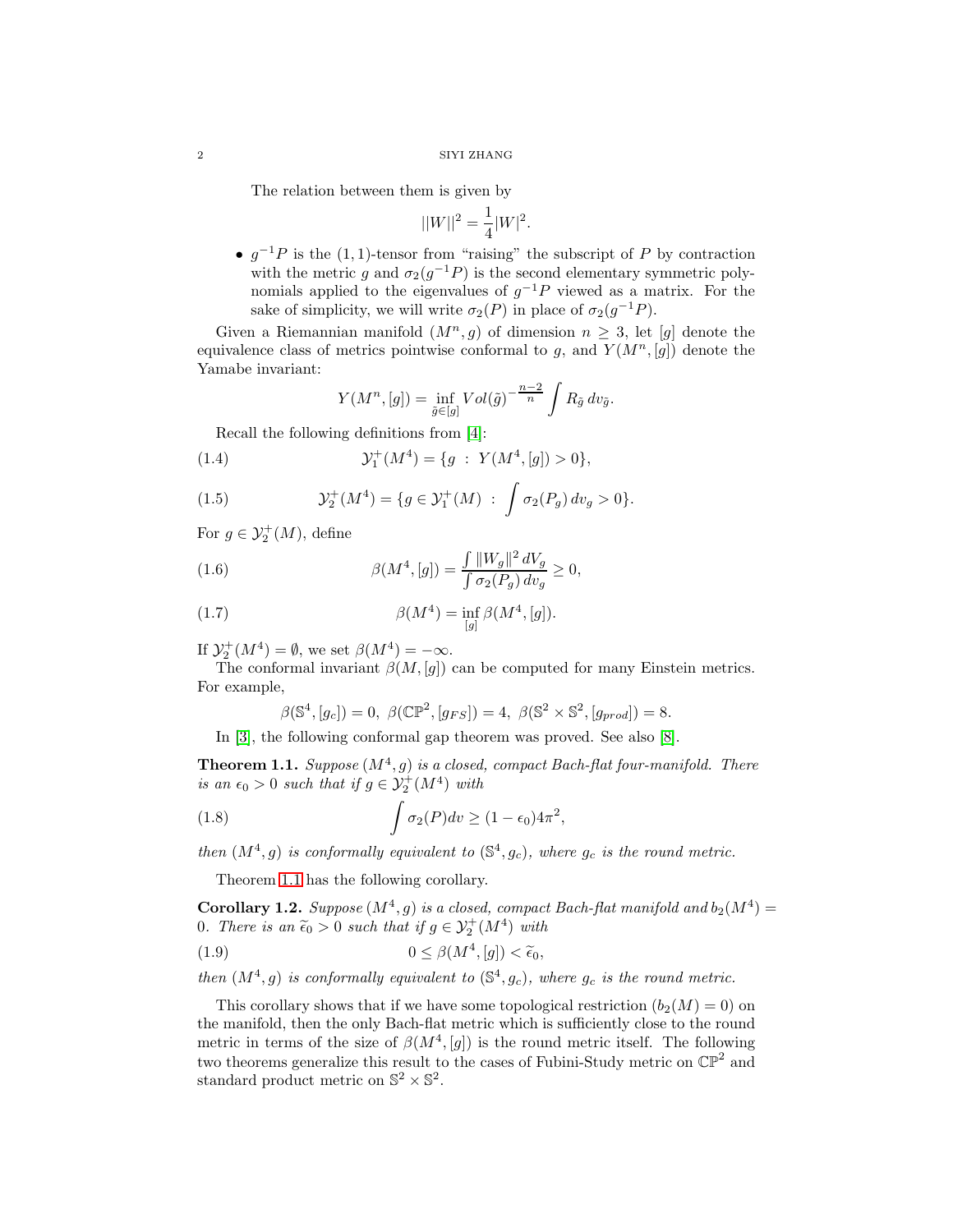**Theorem A.** Suppose  $(M^4, g)$  is an oriented, closed, compact Bach-flat manifold and  $b_2^+(M^4) > 0$ . There is an  $\epsilon_1 > 0$  such that if  $g \in \mathcal{Y}_2^+(M^4)$  with

(1.10) 
$$
4 \leq \beta(M^4, [g]) < 4(1 + \epsilon_1),
$$

then  $(M^4, g)$  is conformally equivalent to  $(\mathbb{CP}^2, g_{FS})$ , where  $g_{FS}$  is the Fubini-Study metric.

**Theorem B.** Suppose  $(M^4, g)$  is an oriented, closed, compact Bach-flat manifold and  $b_2^+(M^4) = b_2^-(M^4) > 0$ . There is an  $\epsilon_2 > 0$  such that if  $g \in \mathcal{Y}_2^+(M^4)$  with

(1.11) 
$$
8 \le \beta(M^4, [g]) < 8(1 + \epsilon_2),
$$

then  $(M^4, g)$  is conformally equivalent to  $(\mathbb{S}^2 \times \mathbb{S}^2, g_{prod})$ , where  $g_{prod}$  is the standard product metric.

### acknowledgement

The author would like to thank his advisor Professor Sun-Yung A. Chang for her constant support. Thanks also to Professor Matthew Gursky for numerous helpful comments and enlightening discussions.

# 2. Preliminaries

In this section, we recall some basic definitions and collect several preliminary results which will be used throughout this paper.

In four dimensions, the Bach curvature tensor is defined as follows:

(2.1) 
$$
B_{ij} = \nabla^k \nabla^l W_{kijl} + \frac{1}{2} R^{kl} W_{kijl}.
$$

The Bach tensor is trace-free, divergence-free and conformally invariant. It then follows from the conformal invariance that the Bach-flat condition  $B_{ij} = 0$  is also conformally invariant. Recall that Bach tensor is the gradient of the Weyl functional  $g \to \int ||W||^2 dv$  and Bach-flat metrics are critical points of Weyl functional. Hence, self-dual metrics are Bach-flat since they achieve (global) minimum of Weyl functional. By using Bianchi identities, Bach-tensor can be rewritten as:

<span id="page-2-0"></span>
$$
(2.2) \ B_{ij} = -\frac{1}{2}\Delta E_{ij} + \frac{1}{6}\nabla_i\nabla_j R - \frac{1}{24}\Delta R g_{ij} - E^{kl}W_{kijl} + E^k_i E_{jk} - \frac{1}{4}|E|^2 g_{ij} + \frac{1}{6}RE_{ij},
$$

where  $E_{ij} = R_{ij} - \frac{R}{4} g_{ij}$  is the trace-free Ricci tensor. It is clear from [\(2.2\)](#page-2-0) that Einstein metrics are Bach-flat.

The following two Weitzenböck identities proved in  $[1][2]$  $[1][2]$  are of fundamental importance for our discussion.

**Lemma 2.1.** If  $(M^4, g)$  is Bach-flat, then

<span id="page-2-1"></span>
$$
(2.3) \qquad \int_M \left( 3\left( |\nabla E|^2 - \frac{1}{12} |\nabla R|^2 \right) + 6tr E^3 + R|E|^2 - 6W_{ijkl} E_{ik} E_{jl} \right) dv = 0,
$$

where  $trE^3 = E_{ij}E_{ik}E_{jk}$ , and

<span id="page-2-2"></span>(2.4) 
$$
\int_M |\nabla W^{\pm}|^2 dv = \int_M \left( 72 \det W^{\pm} - \frac{1}{2} R |W^{\pm}|^2 + 2 W^{\pm}_{ijkl} E_{ik} E_{jl} \right) dv.
$$

The convergence theory of Bach-flat metrics has been developed by Gang Tian and Jeff Viaclovsky in  $[12][13]$  $[12][13]$ . The most important ingredients are the following  $\epsilon$ -regularity theorem and volume estimate.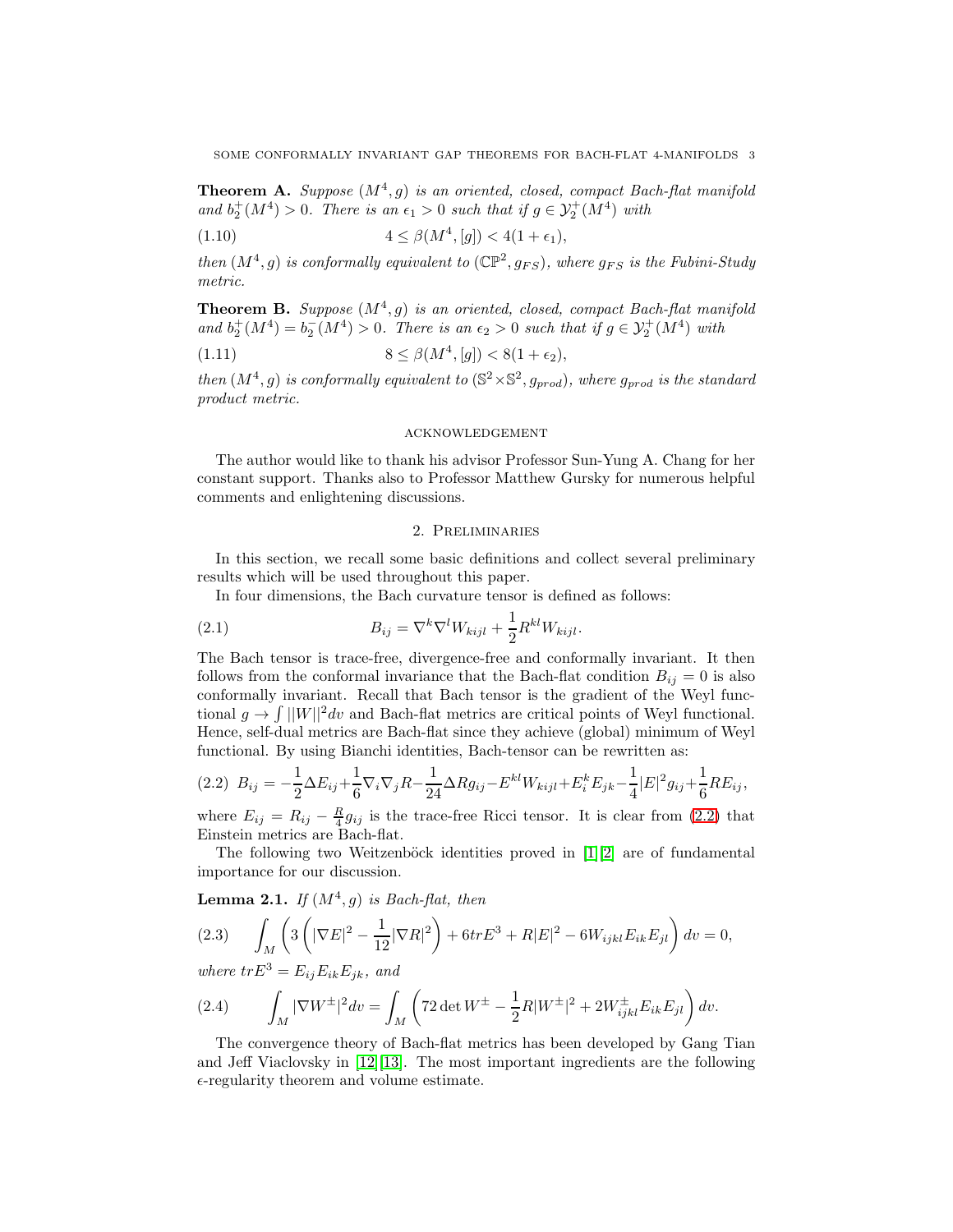4 SIYI ZHANG

**Theorem 2.2.** Let  $(M^4, g)$  be a Bach-flat Riemannian four-manifold with Yamabe constant  $Y > 0$  and g is a Yamabe metric in [g]. Then there exists positive numbers  $\tau_k$  and  $C_k$  depending on Y such that, for each geodesic ball  $B_{2r}(p)$  centered at  $p \in M$ , if

$$
\int_{B_{2r}(p)} |Rm|^2 dv \le \tau_k,
$$

then

(2.6) 
$$
\sup_{B_r(p)} |\nabla^k Rm| \leq \frac{C_k}{r^{2+k}} \left( \int_{B_{2r}(p)} |Rm|^2 dv \right)^{\frac{1}{2}}.
$$

**Theorem 2.3.** Let  $(X, g)$  be a complete, non-compact, 4-manifold with base point p, and let  $r(x) = d(p, x)$ , for  $x \in X$ . Assume that there exists a constant  $v_0 > 0$ such that

$$
(2.7) \t\t vol(B_r(q)) \ge v_0 r^4
$$

holds for all  $q \in X$ , assume furthermore that as  $r \to \infty$ ,

(2.8) 
$$
\sup_{S(r)} |Rm_g| = o(r^{-2}),
$$

where  $S(r) = \partial B_r(p)$ . Assume that the first Betti number  $b_1(X) < \infty$ , then  $(X, g)$ is an ALE space, and there exists a constant  $v_1$  (depending on  $(X,g)$ ) so that

$$
(2.9) \t\t vol(B_r(p)) \le v_1 r^4.
$$

The last lemma in this section enables us to distinguish Euclidean space from complete non-compact Ricci flat Riemannian manifolds via comparison of the Yamabe constant. It was proved by Gang Li, Jie Qing and Yuguang Shi in [\[8\]](#page-10-3).

<span id="page-3-0"></span>**Lemma 2.4.** Suppose  $(M^4, g)$  is a complete non-compact Ricci flat Riemannian manifold. Then  $(M^4, g)$  is isometric to the Euclidean space  $(\mathbb{R}^4, g_E)$  if

(2.10) 
$$
Y(M,g) \geq \eta Y(\mathbb{R}^4, g_E)
$$

for some  $\eta > \frac{\sqrt{2}}{2}$ .

Remark 2.5. This lemma shows that there is a gap phenomenon for the Yamabe constant for non-compact Ricci flat Riemannian manifold.

### 3. Modified Yamabe Metric

In the proofs of main theorems, a variant of Yamabe metric will play a crucial role. In this section, we recall basic properties of this modified Yamabe metric introduced by Matthew Gursky in [\[6\]](#page-10-7).

Let  $(M^4, g)$  be a Riemannian four-manifold. Define

(3.1) 
$$
F_g^+ = R_g - 2\sqrt{6}||W_g^+||,
$$

and

(3.2) 
$$
\mathcal{L}_g = -6\Delta_g + R_g - 2\sqrt{6}||W^+||.
$$

 $\mathcal{L}_g$  is a variant of conformal Laplacian that satisfies the following conformal transformation law:

(3.3) 
$$
\mathcal{L}_{\tilde{g}}\phi = u^{-3}\mathcal{L}_g(\phi u),
$$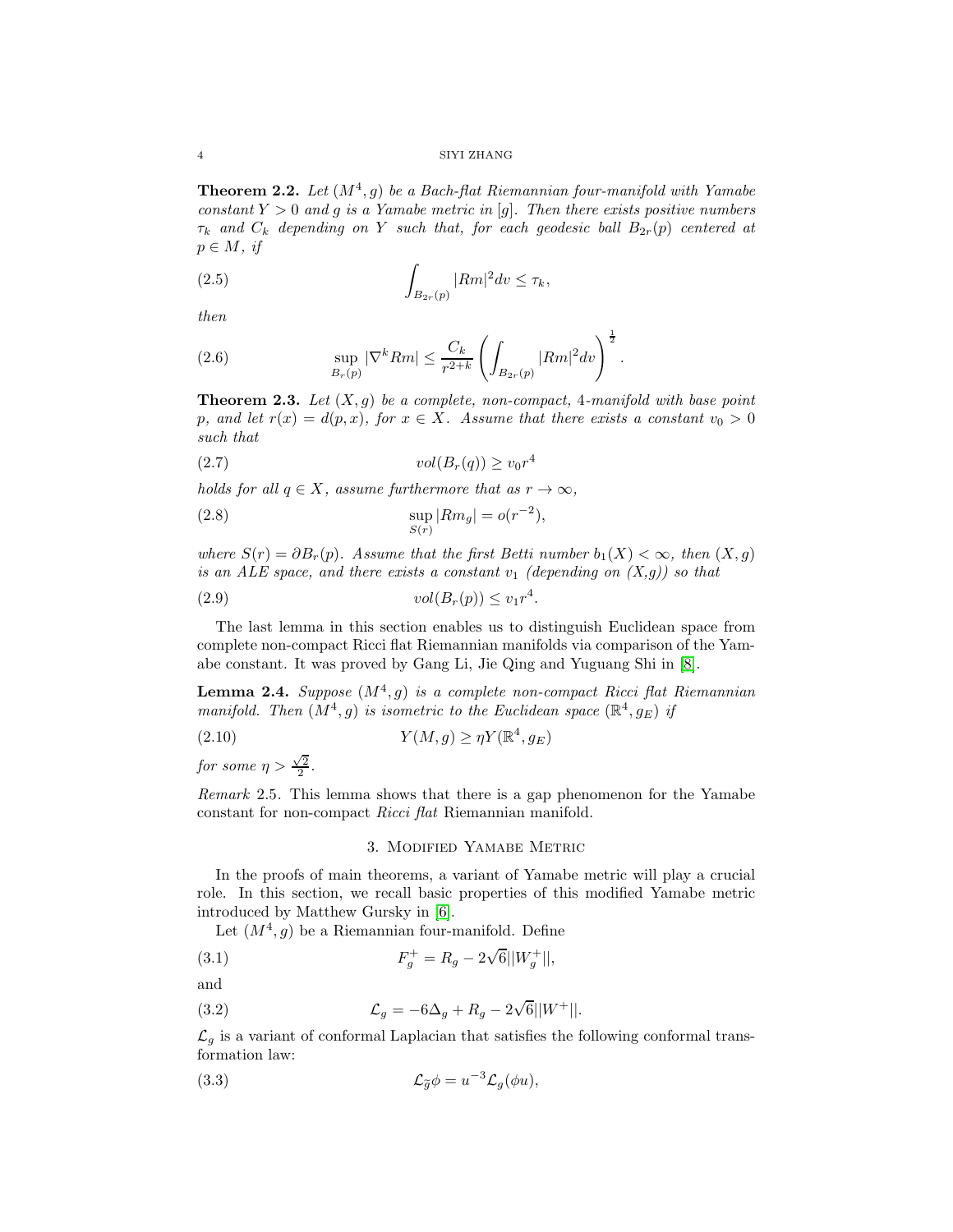where  $\tilde{g} = u^2 g \in [g]$ . In analogy to the Yamabe problem, we define the functional (3.4)  $\widehat{Y}_g[u] = \langle u, \mathcal{L}_g u \rangle_{L^2} / ||u||_{L^4}^2,$ 

and the associated conformal invariant

(3.5) 
$$
\widehat{Y}(M^4, [g]) = \inf_{u \in W^{1,2}(M,g)} \widehat{Y}_g[u].
$$

By the conformal transformation law of  $\mathcal{L}_g$ , the functional  $u \to \widehat{Y}_g[u]$  is equivalent to the Riemannian functional

(3.6) 
$$
\widetilde{g} = u^2 g \to vol(\widetilde{g})^{-\frac{1}{2}} \int F_{\widetilde{g}}^+ dv_{\widetilde{g}}.
$$

The motivation for introducing this invariant is explained in the following result (see Theorem 3.3 and Proposition 3.5 of [\[6\]](#page-10-7)):

<span id="page-4-0"></span>**Theorem 3.1.** (i) Suppose  $M^4$  admits a metric g with  $F_g^+ \geq 0$  on  $M^4$  and  $F_g^+ > 0$ somewhere. Then  $b_2^+(M^4) = 0$ . (ii) If  $b_2^+(M^4) > 0$ , then  $M^4$  admits a metric g with  $F_g^+ \equiv 0$  if and only if  $(M^4, g)$  is a Kähler manifold with non-negative scalar curvature. (iii) If  $Y(M^4, [g]) > 0$  and  $b_2^+(M^4) > 0$ , then  $\hat{Y}(M^4, [g]) \leq 0$  and there is a metric  $\widetilde{g} = u^2 g$  such that

(3.7) 
$$
F_{\widetilde{g}}^{+} = R_{\widetilde{g}} - 2\sqrt{6}||W^{+}||_{\widetilde{g}} \equiv \hat{Y}(M, [g]) \leq 0
$$

and

(3.8) 
$$
\int R_{\tilde{g}}^2 dv_{\tilde{g}} \leq 24 \int ||W_{\tilde{g}}^+||^2 dv_{\tilde{g}}.
$$

Furthermore, equality is achieved if and only if  $F_{\tilde{g}}^+ \equiv 0$  and  $R_{\tilde{g}} = 2\sqrt{6}||W_{\tilde{g}}^+|| \equiv$ const.

Remark 3.2. We shall call the metric realizing  $\hat{Y}(M,[g])$  the modified Yamabe metric and denote it by  $g_m$ . Note that the conditions in (iii) of Theorem [3.1](#page-4-0) are satisfied by the conditions of both Theorem A and Theorem B.

The following lemma has been established in [\[4\]](#page-10-1).

<span id="page-4-1"></span>**Lemma 3.3.** Let  $(M^4, g)$  be a closed, compact oriented Riemannian four-manifold with  $b_2^+(M^4) > 0$  and

(3.9) 
$$
\beta(M^4, [g]) = 4(1 + \epsilon)
$$

for some  $0 < \epsilon < 1$ , then we have for the modified Yamabe metric  $g_m \in [g]$ 

(3.10) 
$$
\int_M ||W_{g_m}^-||^2 dv_{g_m} = \frac{6\epsilon}{2+\epsilon} \pi^2,
$$

(3.11) 
$$
\int ||W_{g_m}^+||^2 dv_{g_m} = 12\pi^2 + \int ||W_{g_m}^-||^2 dv_{g_m},
$$

(3.12) 
$$
Y(M^4, [g]) \ge \frac{24\pi}{\sqrt{2+\epsilon}},
$$

<span id="page-4-2"></span>(3.13) 
$$
\int |E_{g_m}|^2 dv_{g_m} \leq 6 \int ||W_{g_m}^-||^2 dv_{g_m},
$$

<span id="page-4-3"></span>(3.14) 
$$
\frac{1}{12}\mu_{+}Y \leq 3 \int ||W_{g_m}^{-}||^2 dv_{g_m},
$$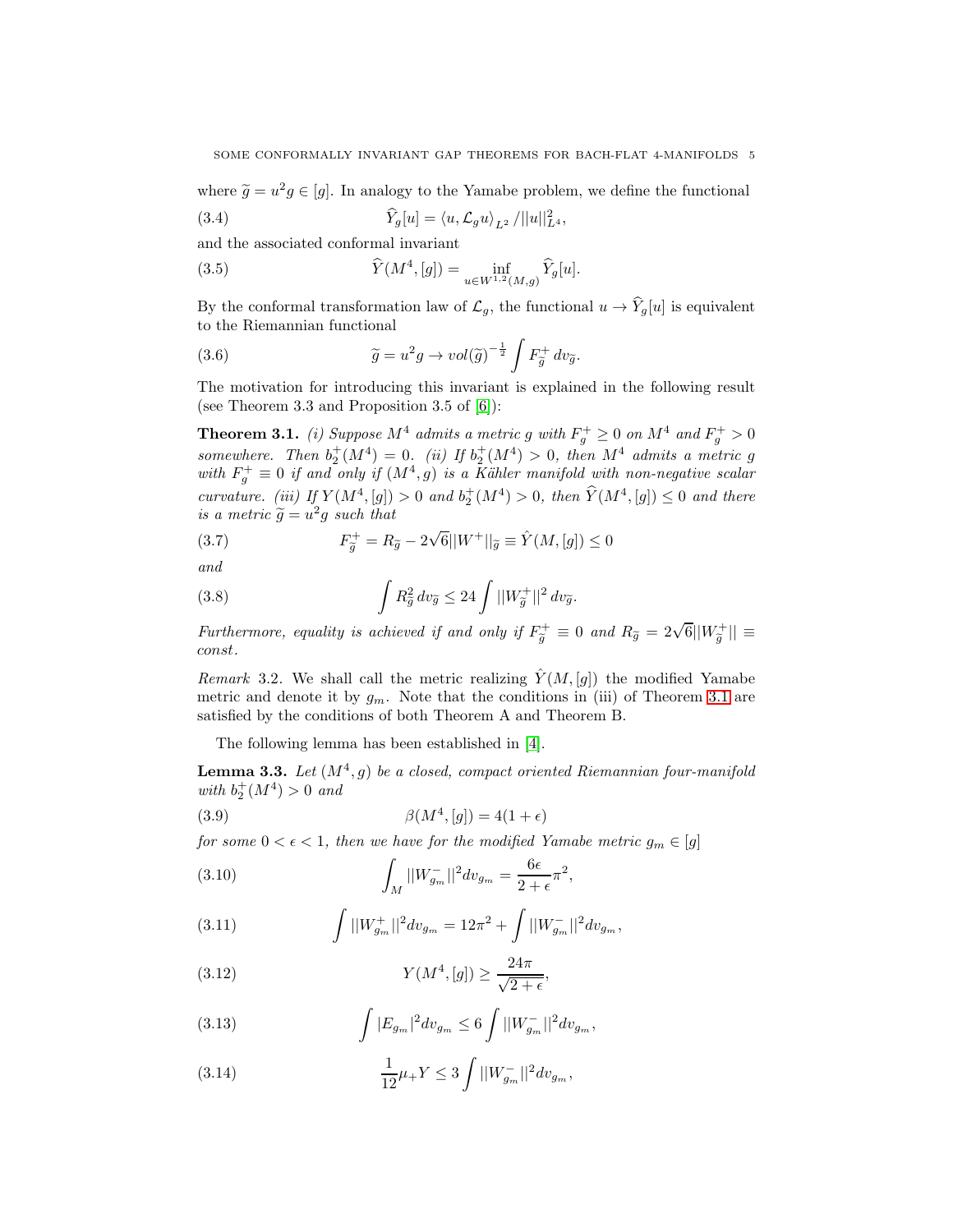$6\,$  SIYI ZHANG

(3.15) 
$$
\frac{1}{24}\int (R_{g_m} - \bar{R}_{g_m})^2 dv_{g_m} \leq 3 \int ||W_{g_m}^-||^2 dv_{g_m},
$$

where  $\bar{R}_{g_m} = \int R_{g_m} dv_{g_m} / \int dv_{g_m}$ .

We now prove a similar lemma under the pinching condition of Theorem B.

**Lemma 3.4.** Let  $(M^4, g)$  be a closed, compact oriented Riemannian four-manifold with  $b_2^+(M^4) = b_2^-(M) > 0$  and

(3.16) 
$$
\beta(M^4, [g]) = 8(1 + \epsilon)
$$

for sufficiently small  $\epsilon > 0$ , then we have for the modified Yamabe metric  $g_m \in [g]$ 

<span id="page-5-4"></span>(3.17) 
$$
\int_M ||W_{g_m}^+||^2 dv_{g_m} = \int_M ||W_{g_m}^-||^2 dv_{g_m} = \left(\frac{1+\epsilon}{3+2\epsilon}\right) 32\pi^2,
$$

<span id="page-5-5"></span>(3.18) 
$$
Y(M^4, [g]) \ge 16\pi \sqrt{\frac{3}{3+2\epsilon}},
$$

<span id="page-5-7"></span>(3.19) 
$$
\int |E_{g_m}|^2 dv_{g_m} \leq \frac{64\epsilon}{3+2\epsilon} \pi^2.
$$

*Proof.* From Corollary F of [\[5\]](#page-10-8),  $g \in \mathcal{Y}_2^+(M)$  implies that  $b_1(M) = 0$ . Therefore,  $\chi = 2 + b_2(M) = 2 + 2b_2^+(M)$ . Then Chern-Gauss-Bonnet and signature formulas imply

<span id="page-5-0"></span>(3.20) 
$$
4 \int \sigma_2(P) dv + \int ||W||^2 dv = 8\pi^2 (2 + 2b_2^+(M)),
$$

<span id="page-5-1"></span>(3.21) 
$$
\int ||W^+||^2 dv = \int ||W^-||^2 dv.
$$

The condition  $\beta(M, [g]) = 8(1 + \epsilon)$  reads

(3.22) 
$$
4 \int \sigma_2(P) dv = \frac{1}{2(1+\epsilon)} \int ||W||^2 dv.
$$

From  $(3.20)(3.21)(3.22)$  $(3.20)(3.21)(3.22)$  $(3.20)(3.21)(3.22)$ , we solve (3.23)

<span id="page-5-3"></span><span id="page-5-2"></span>
$$
\int \sigma_2(P) dv = \frac{4\pi^2}{3+2\epsilon} (1+b_2^+(M)), \quad \int ||W^{\pm}||^2 dv = \frac{(1+\epsilon)16\pi^2}{3+2\epsilon} (1+b_2^+(M)).
$$

We first show that  $b_2^+(M) = 1$  if  $\epsilon$  is chosen sufficiently small. We now argue by contradiction. Suppose  $b_2^+(M) \geq 2$ . Then from [\(3.23\)](#page-5-3)

$$
\int \sigma_2(P) dv \ge \frac{12\pi^2}{3+2\epsilon}.
$$

Theorem [1.1](#page-1-0) then implies  $(M, g)$  is conformally equivalent to  $(\mathbb{S}^4, g_c)$  if  $\epsilon$  is chosen sufficiently small. This contradicts to the fact  $b_2^+(M) > 0$ . Hence,  $b_2^+(M) = 1$  and  $\chi(M) = 4$ . Now we have from [\(3.23\)](#page-5-3)

<span id="page-5-6"></span>(3.24) 
$$
\int \sigma_2(P) dv = \frac{8\pi^2}{3+2\epsilon}, \quad \int ||W^{\pm}||^2 dv = \left(\frac{1+\epsilon}{3+2\epsilon}\right) 32\pi^2.
$$

With same argument from the proof of Lemma 2.7 in [\[4\]](#page-10-1), we derive

(3.25) 
$$
\frac{1}{96}Y^2 \ge \int \sigma_2(P) dv \ge \frac{8\pi^2}{3+2\epsilon}.
$$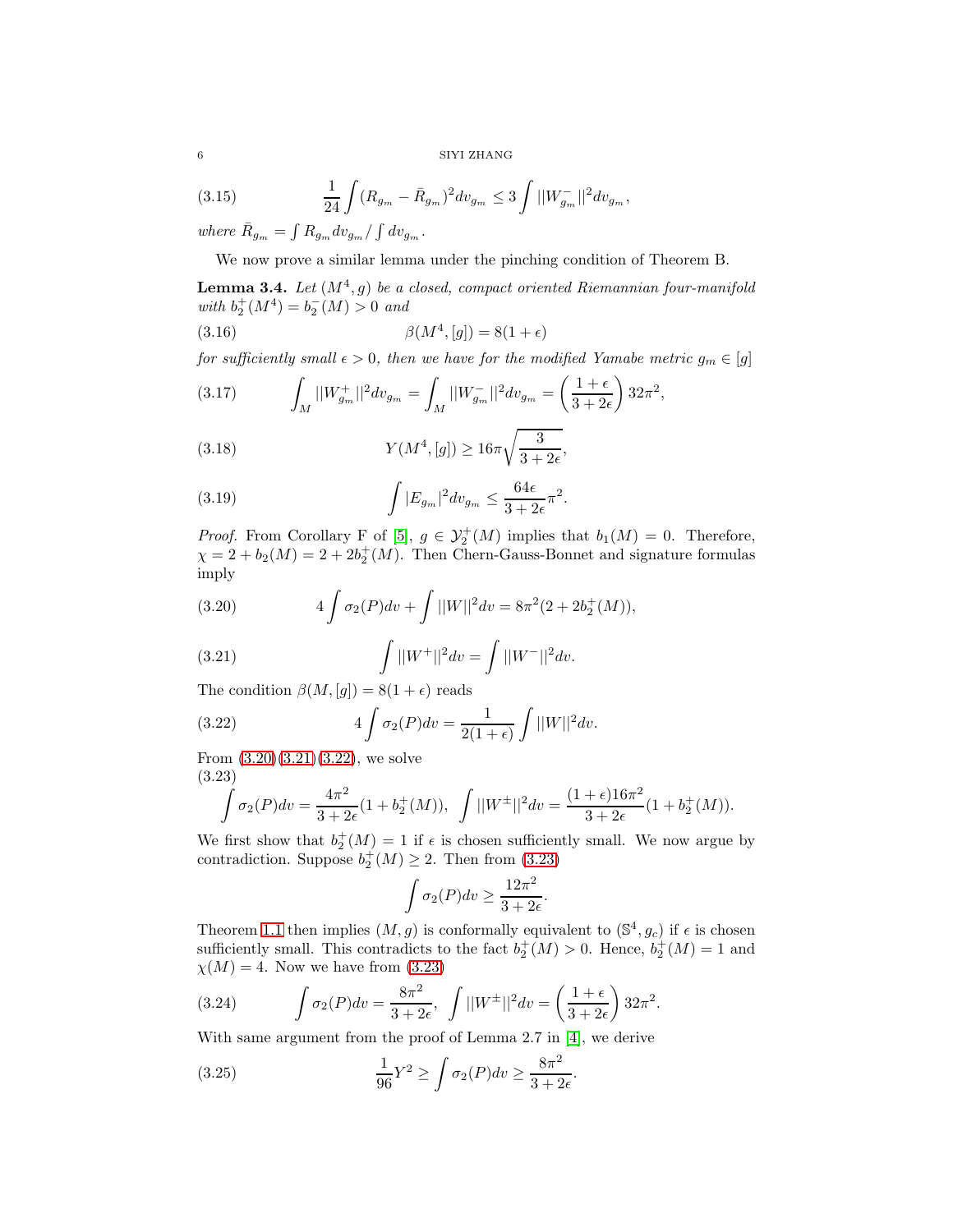Now we have proved  $(3.17)(3.18)$  $(3.17)(3.18)$ . Note that these two inequalities are conformally invariant.

We now choose the modified Yamabe metric  $g_m \in [g]$  and Theorem [3.1](#page-4-0) implies

(3.26) 
$$
\frac{1}{24} \int R_{g_m}^2 dv_{g_m} \le \int ||W_{g_m}^+||^2 dv_{g_m} = \left(\frac{1+\epsilon}{3+2\epsilon}\right) 32\pi^2.
$$

Recall

<span id="page-6-0"></span>
$$
\int \sigma_2(P) dv = \frac{1}{96} \int R_{g_m}^2 dv_{g_m} - \frac{1}{8} \int |E_{g_m}|^2 dv_{g_m}.
$$

From  $(3.24)(3.26)$  $(3.24)(3.26)$  we easily derive  $(3.19)$ .

## 4. Proofs of Main Theorems

4.1. Proof of Theorem A. We are now at the position to prove Theorem A. Recall from Lemma 2.5 of [\[4\]](#page-10-1), we may assume  $b_2^+(M) = 1$  and  $b_2^-(M) = 0$  for  $\epsilon_1$  < 1. The strategy is to choose the modified Yamabe metric and show that the metric is self-dual and Einstein with positive scalar curvature if  $\epsilon_1$  is chosen to be sufficiently small. By abusing notation, metric in this subsection is the modified Yamabe metric in its conformal class with volume equal to one. From Lemma [3.3,](#page-4-1) we have

<span id="page-6-2"></span>
$$
(4.1)
$$
  

$$
\int |E|^2 dv < c(\epsilon_1), \int ||W^-||^2 dv < c(\epsilon_1), \int (R - \bar{R})^2 dv < c(\epsilon_1), R - 2\sqrt{6}||W^+|| = -\mu,
$$

where  $\mu \geq 0$  is a constant on the manifold and  $\mu \to 0$  and  $c(\epsilon_1) \to 0$  as  $\epsilon_1 \to 0$ . Note that  $\overline{R}$  is also bounded since the volume is normalized to be one.

We first state an algebraic lemma.

### Lemma 4.1.

(4.2) 
$$
W_{ijkl}^{\pm} E_{ik} E_{jl} \le \frac{\sqrt{6}}{3} ||W^{\pm}|| |E|^2
$$

*Proof.* This lemma is probably known in the work of  $[2][4]$  $[2][4]$ . Here we only sketch the proof of this inequality. Recall the well-known decomposition of Singer-Thorpe:

(4.3) 
$$
Riem = \begin{pmatrix} W^+ + \frac{R}{12}Id & B \\ B^* & W^- + \frac{R}{12}Id \end{pmatrix}
$$

Note the compositions satisfy

<span id="page-6-1"></span>
$$
BB^* : \Lambda^2_+ \to \Lambda^2_+, \quad B^*B : \Lambda^2_- \to \Lambda^2_-.
$$

Fix a point  $P \in M^4$ , and let  $\lambda_1^{\pm} \leq \lambda_2^{\pm} \leq \lambda_3^{\pm}$  denote the eigenvalues of  $W^{\pm}$ , where  $W^{\pm}$  are interpreted as endomorphisms of  $\Lambda_{\pm}^{2}$ . Also denote the eigenvalues of  $BB^*$ :  $\Lambda^2_+$   $\to \Lambda^2_+$  by  $b_1^2 \leq b_2^2 \leq b_3^2$ , where  $0 \leq b_1 \leq b_2 \leq b_3$ . From similar computation of [\[2\]](#page-10-2), we have

(4.4) 
$$
W_{ijkl}^+ E_{ik} E_{jl} = 4 \langle W^+, BB^* \rangle_{\Lambda_+^2}, W_{ijkl}^- E_{ik} E_{jl} = 4 \langle W^-, B^* B \rangle_{\Lambda_-^2}
$$

From Lemma 6 of [\[9\]](#page-10-9), we have

(4.5) 
$$
W_{ijkl}^{\pm} E_{ik} E_{jl} \le 4 \sum_{i=1}^{3} \lambda_i^{\pm} b_i^2
$$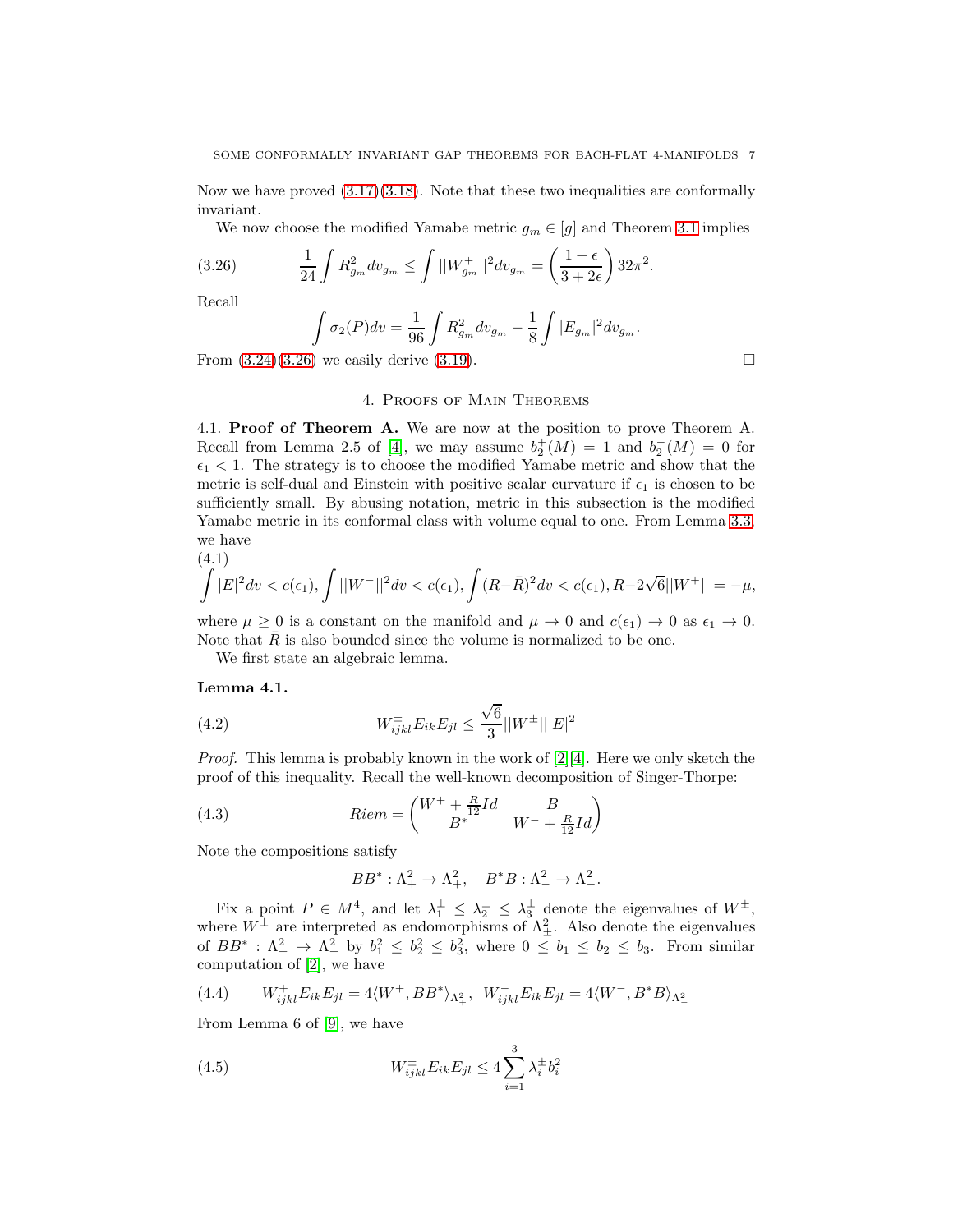Recall from Lemma 4.2 of [\[2\]](#page-10-2) that  $|E|^2 = 4 \sum_{i=1}^3 b_i^2$ . For a trace-free  $3 \times 3$  matrix A, we have the sharp inequality:

<span id="page-7-0"></span>(4.6) 
$$
|A(X,X)| \le \frac{\sqrt{6}}{3} ||A|| ||X||^2.
$$

Apply [\(4.6\)](#page-7-0) to  $A = diag(\lambda_1^{\pm}, \lambda_2^{\pm}, \lambda_3^{\pm})$  and  $X = (b_1, b_2, b_3)$ . We derive

<span id="page-7-1"></span>(4.7) 
$$
4\sum_{i=1}^{3}\lambda_i^{\pm}b_i^2 \leq \frac{\sqrt{6}}{3}||W^{\pm}|||E|^2.
$$

Combining [\(4.5\)](#page-6-1) and [\(4.7\)](#page-7-1), we derive the desired inequality.

 $\hfill \square$ 

The basic estimates are from Cauchy-Schwartz inequality:

<span id="page-7-2"></span>
$$
(4.8) \int |tr E^{3}| dv \leq \left(\int |E|^{2} dv\right)^{1/2} \left(\int |E|^{4} dv\right)^{1/2} \leq c(\epsilon_{1}) \left(\int |E|^{4} dv\right)^{1/2},
$$
\n
$$
(4.9) \int W_{ijkl}^{-} E_{ik} E_{jl} dv \leq \left(\int ||W^{-}||^{2} dv\right)^{1/2} \left(\int |E|^{4} dv\right)^{1/2} \leq c(\epsilon_{1}) \left(\int |E|^{4} dv\right)^{1/2},
$$
\n
$$
\int W_{ijkl}^{+} E_{ik} E_{jl} dv \leq \int \left(\frac{\sqrt{6}}{3} ||W^{+}|| - \frac{R}{6}\right) |E|^{2} dv + \int \frac{R}{6} |E|^{2} dv
$$
\n
$$
= \frac{\mu}{6} \int |E|^{2} dv + \int \frac{R}{6} |E|^{2} dv
$$
\n
$$
\int R |E|^{2} dv = \int (R - \bar{R}) |E|^{2} dv + \bar{R} \int |E|^{2} dv
$$
\n
$$
(4.11) \leq \left(\int (R - \bar{R})^{2} dv\right)^{1/2} \left(\int |E|^{4} dv\right)^{1/2} + C \int |E|^{2} dv.
$$
\n
$$
\leq c(\epsilon_{1}) \left(\int |E|^{4} dv\right)^{1/2} + C \int |E|^{2} dv.
$$

<span id="page-7-3"></span>Now apply conformally invariant Sobolev inequality

(4.12) 
$$
\frac{Y}{6} \left( \int |E|^4 dv \right)^{1/2} \le \int \left( |\nabla E|^2 + \frac{R}{6} |E|^2 \right) dv
$$

to [\(2.3\)](#page-2-1). We obtain

<span id="page-7-4"></span>(4.13)  
\n
$$
\frac{Y}{6} \left( \int |E|^4 dv \right)^{1/2} \le \frac{1}{12} \int |\nabla R|^2 dv - \int 2tr E^3 dv - \int \frac{R}{6} |E|^2 dv
$$
\n
$$
+ \int 2W_{ijkl} E_{ik} E_{jl} dv
$$
\n
$$
\le c(\epsilon_1) \left( \int |E|^4 dv \right)^{1/2} + \frac{1}{12} \int |\nabla R|^2 dv + C \int |E|^2 dv.
$$

Since  $R - 2\sqrt{6}||W^+|| = -\mu$  is a constant, we have

$$
\nabla R = 2\sqrt{6}\nabla ||W^+||.
$$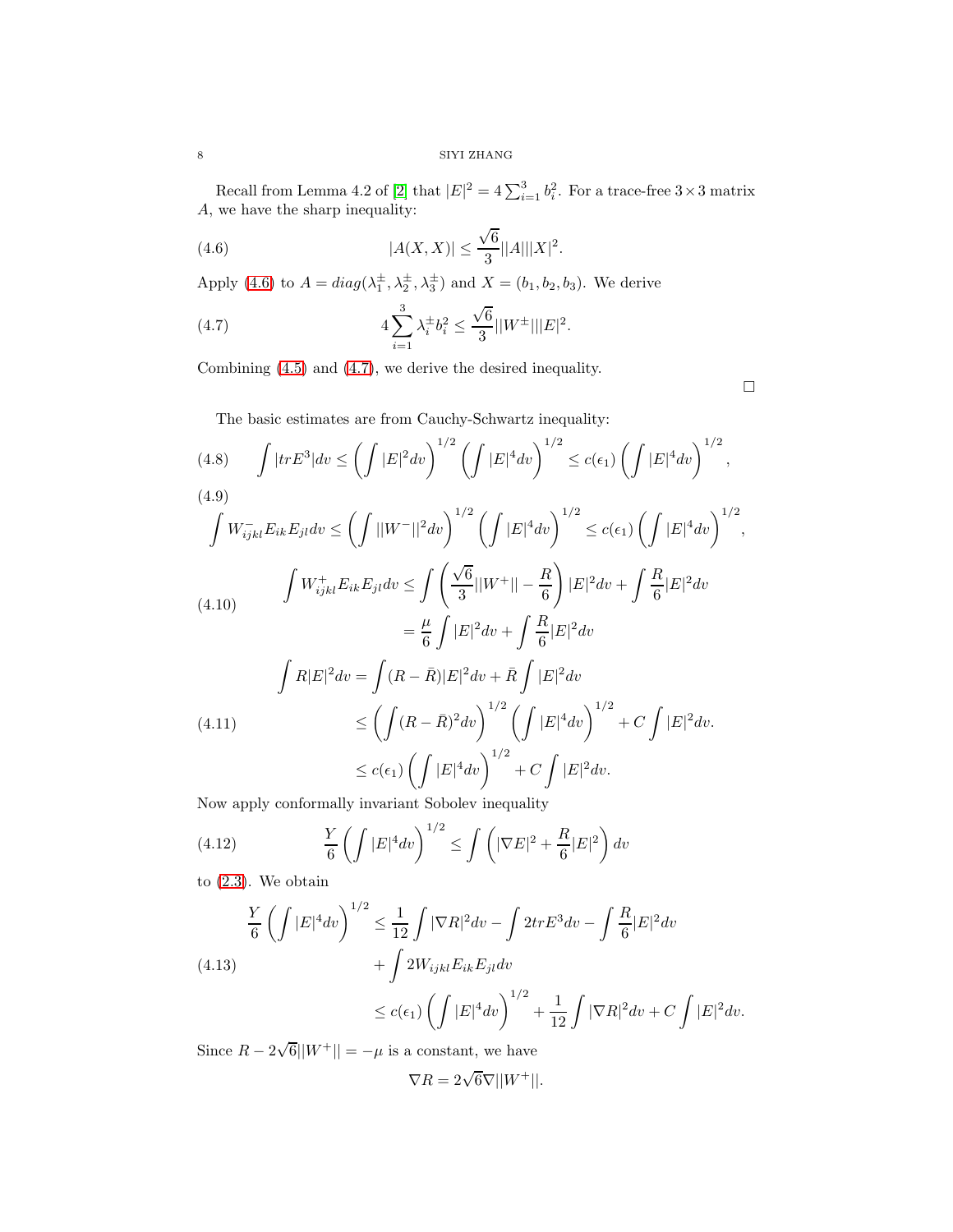Integrate over the manifold. We have by Kato inequality

(4.14) 
$$
\int |\nabla R|^2 dv = 24 \int |\nabla||W^+|||^2 dv \le C \int |\nabla W^+|^2 dv.
$$

<span id="page-8-1"></span><span id="page-8-0"></span>Recall the sharp estimate

(4.15) 
$$
72 \det W^{+} \le 72 \cdot \frac{\sqrt{6}}{18} \cdot \frac{1}{8} |W^{+}|^{3} = \frac{\sqrt{6}}{2} |W^{+}|^{3} = \frac{R + \mu}{2} |W^{+}|^{2}.
$$

<span id="page-8-2"></span>Now apply  $(4.10)(4.11)(4.15)$  $(4.10)(4.11)(4.15)$  $(4.10)(4.11)(4.15)$  to  $(2.4)$ . We easily derive

(4.16) 
$$
\int |\nabla W^+|^2 dv \leq \frac{\mu}{2} \int |W^+|^2 dv + C \int |E|^2 dv + c(\epsilon_1) \left( \int |E|^4 dv \right)^{1/2}
$$

Combining  $(4.13)(4.14)(4.16)$  $(4.13)(4.14)(4.16)$  $(4.13)(4.14)(4.16)$ , we derive

$$
(4.17)\ \ \frac{Y}{6}\left(\int|E|^4dv\right)^{1/2}\leq C\mu\int|W^+|^2dv+c(\epsilon_1)\left(\int|E|^4dv\right)^{1/2}+C\int|E|^2dv
$$

From Lemma [3.3](#page-4-1) and the fact that  $c(\epsilon_1) \to 0$  as  $\epsilon_1 \to 0$ , we can take sufficiently small  $\epsilon_1$  to absorb the second term on the right hand side and derive from [\(3.13\)](#page-4-2) and [\(3.14\)](#page-4-3)

(4.18) 
$$
\left(\int |E|^4 dv\right)^{1/2} \leq C \int ||W^-||^2 dv.
$$

<span id="page-8-3"></span>It is now easy to obtain from [\(2.4\)](#page-2-2):

<span id="page-8-4"></span>
$$
\frac{Y}{6} \left( \int |W^{-}|^4 dv \right)^{1/2} \leq \int \left( |\nabla W^{-}|^2 + \frac{R}{6} |W^{-}|^2 \right) dv
$$
\n
$$
= \int \left( 72 \det W^{-} + 2W_{ijkl}^{-} E_{ik} E_{jl} \right) dv
$$
\n
$$
- \int \left( \frac{R}{3} - \frac{\bar{R}}{3} \right) |W^{-}|^2 dv - \frac{\bar{R}}{3} \int |W^{-}|^2 dv
$$
\n
$$
\leq c(\epsilon_1) \left( \int |W^{-}|^4 dv \right)^{1/2} + c(\epsilon_1) \left( \int |E|^{4} dv \right)^{1/2}
$$
\n
$$
- \frac{\bar{R}}{3} \int |W^{-}|^2 dv
$$
\n
$$
\leq c(\epsilon_1) \left( \int |W^{-}|^4 dv \right)^{1/2} + \left( c(\epsilon_1) - \frac{\bar{R}}{3} \right) \int |W^{-}|^2 dv
$$

The first inequality follows from conformally invariant Sobolev inequality. The second inequality is from Cauchy-Schwartz inequality and [\(4.1\)](#page-6-2). The third inequality is from [\(4.18\)](#page-8-3). Recall  $c(\epsilon_1) \to 0$  as  $\epsilon_1 \to 0$  and

$$
\bar{R} \ge Y \ge \frac{24\pi}{\sqrt{2 + \epsilon_1}}.
$$

It is then clear to see that we may take sufficiently small  $\epsilon_1$  to obtain  $W^- \equiv 0$ from [\(4.19\)](#page-8-4). Recall that  $b_2^+(M) = 1$ . Hence, from Theorem A of [\[11\]](#page-10-10), we can derive  $(M^4, g)$  is conformally equivalent to  $(\mathbb{CP}^2, g_{FS})$ .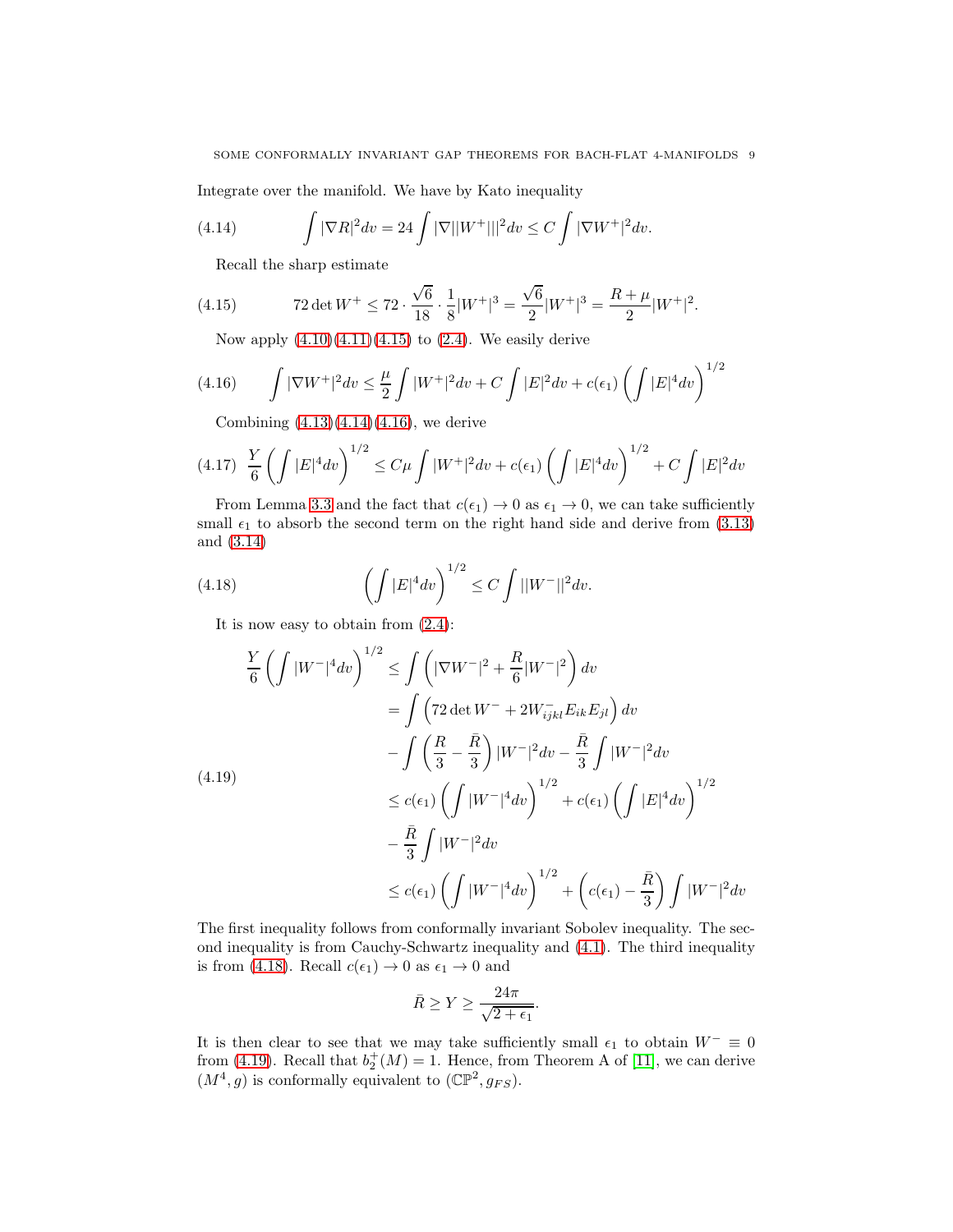#### 10 SIYI ZHANG

4.2. Proof of Theorem B. In this subsection, we prove Theorem B. Instead of considering the modified Yamabe metric, we will make use of the Yamabe metric as the conformal representative since the convergence theory for Bach-flat Yamabe metrics has been developed by Tian and Viaclovsky in [\[12\]](#page-10-5)[\[13\]](#page-10-6).

Note that [\(3.17\)](#page-5-4)[\(3.18\)](#page-5-5) are both conformally invariant. In addition, recall that  $\int \sigma_2(P) dv = \frac{1}{96} \int \hat{R}^2 dv - \frac{1}{8} \int |E|^2 dv$  is conformally invariant and the Yamabe metric realizing the infimum of  $\int R^2 dv$  in a conformal class. It is then clear that

<span id="page-9-0"></span>(4.20) 
$$
\int |E_{g_Y}|^2 dv_{g_Y} \le \int |E_{g_m}|^2 dv_{g_m} \le \frac{64\epsilon}{3+2\epsilon} \pi^2.
$$

We now start proving Theorem B and argue by contradiction. Assume that there exists a sequence of Bach-flat 4-manifolds  $(M_j^4, (g_Y)_j)$  which are not conformally equivalent to  $(\mathbb{S}^2 \times \mathbb{S}^2, g_{prod})$  with  $\epsilon_j \to 0$ , where  $(g_Y)_j$  denotes the Yamabe metric with  $R_{(g_Y)_i} = 4$ . By  $(3.18)(4.20)$  $(3.18)(4.20)$ , we have

(4.21) 
$$
Y(M_j, (g_Y)_j) \ge 16\pi \sqrt{\frac{3}{3 + 2\epsilon_j}} \to 16\pi.
$$

(4.22) 
$$
\int_{M_j} |E_{(g_Y)_j}|^2 dv_{(g_Y)_j} \to 0.
$$

Now we first prove that there is no point of curvature concentration. We still argue by contradiction. Note that a uniform lower bound on the Yamabe constants imply a uniform lower bound on the Euclidean volume growth for such sequence of manifolds. Then standing at the point of curvature blow-up, that is,  $p_j \in M_j$  such that

(4.23) 
$$
\lambda_j = |Rm_{(g_Y)_j}|(p_j) = \max |Rm_{(g_Y)_j}| \to \infty.
$$

Now consider the sequence of pointed Riemannian manifold  $(M_i, g_i, p_i)$  with the re-scaled metric  $g_j = \lambda_j^2 (g_Y)_j$ . Therefore, according to the curvature estimates established in [\[13\]](#page-10-6), there exists a subsequence of  $(M_j, g_j, p_j)$  which converges to a complete non-compact manifold  $(M_{\infty}, g_{\infty}, p_{\infty})$  in the Cheeger-Gromov topology. It follows that

- $Y(M_\infty, g_\infty) \geq 16\pi$  and
- $Ric(g_{\infty})=0.$

Here we use similar argument in the proof of Lemma 3.4 of [\[8\]](#page-10-3) to prove  $Y(M_{\infty}, g_{\infty}) \geq$ 16π. Note that

(4.24) 
$$
Y(\mathbb{R}^4, g_E) = Y(S^4, g_c) = 8\sqrt{6}\pi.
$$

Hence,

(4.25) 
$$
Y(M_{\infty}, g_{\infty}) \ge \frac{\sqrt{6}}{3} Y(\mathbb{R}^4, g_E).
$$

Note  $\frac{\sqrt{6}}{3} > \frac{\sqrt{2}}{2}$ . Hence, Lemma [2.4](#page-3-0) implies that  $(M_{\infty}, g_{\infty})$  is isometric to Euclidean 4-space, which is a contradiction to the fact that  $|Rm_{g_{\infty}}|(p_{\infty})=1$ . Therefore, there is no point of concentration of curvature.

The convergence theory developed in [\[12\]](#page-10-5)[\[13\]](#page-10-6) implies that  $(M_j^4, (g_Y)_j)$  converges in  $C^{\infty}$ -norms to a smooth Einstein manifold  $(\widetilde{M}, \widetilde{g})$  satisfying  $\beta(\widetilde{M}, [\widetilde{g}]) = 8$  and  $b_2^+(\widetilde{M}) = b_2^-(\widetilde{M}) = 1$ . Hence, from Theorem C of [\[4\]](#page-10-1),  $(\widetilde{M}, \widetilde{g})$  is (up to rescaling)